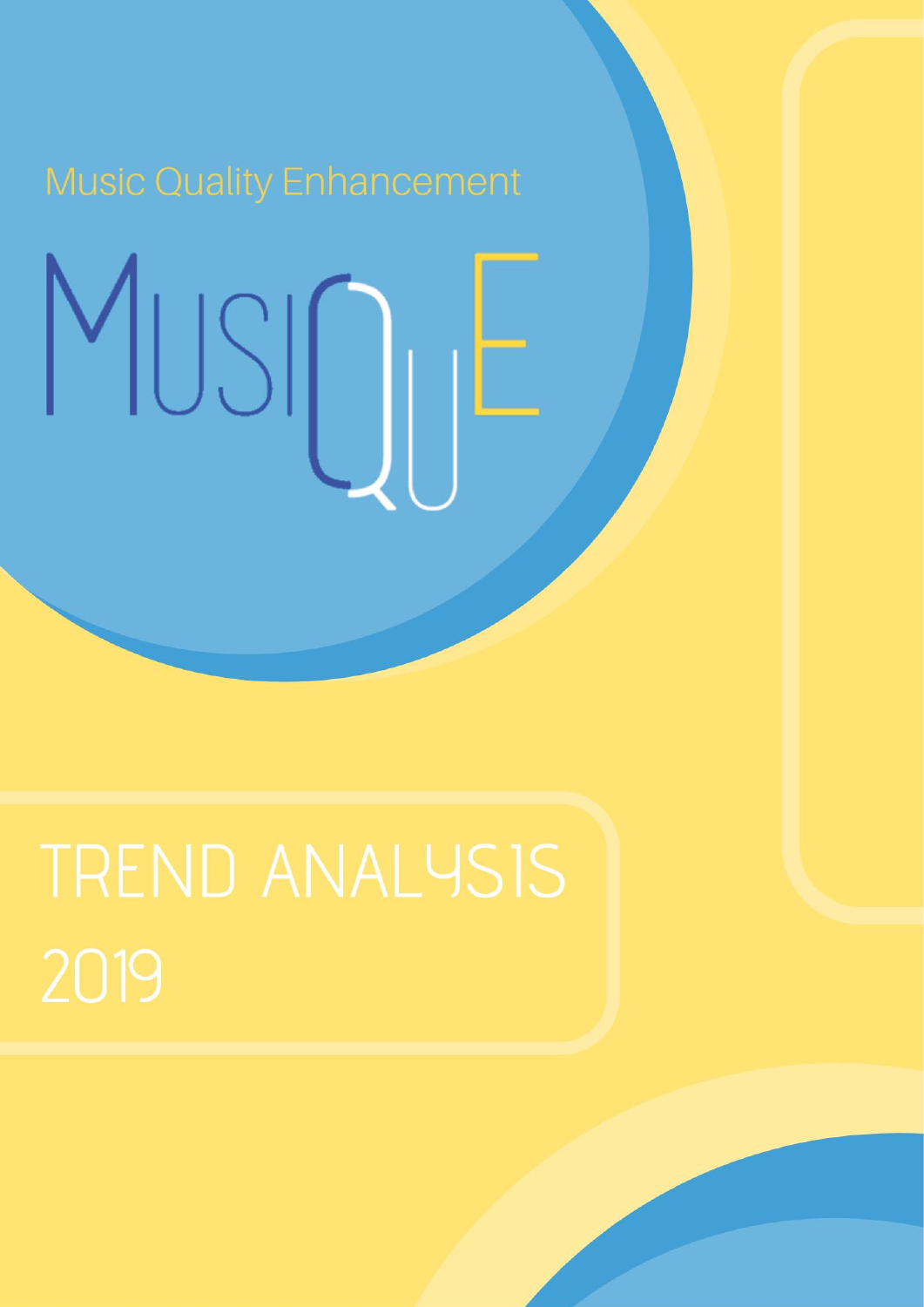$MUSIQ<sub>U</sub>E$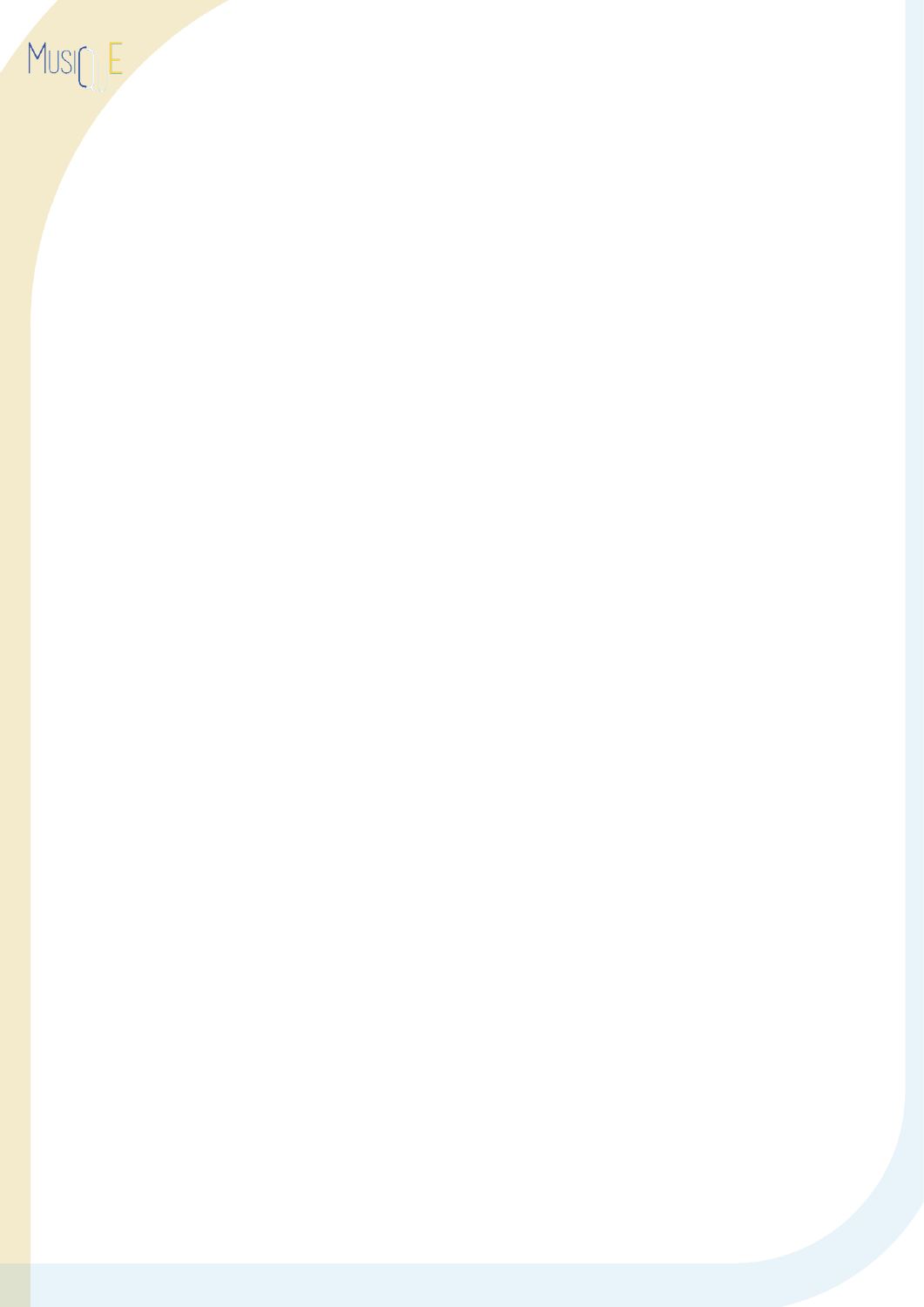

## **Introduction**

This trend analysis compares the findings of eight MusiQuE reviews reports. It identifies specific features of good practice and it highlights common areas for development which will be of relevance to a broad spectrum of the European higher music education sector. As in the 2017 Trend Analysis, the report does not make specific recommendations. It aims instead to provide MusiQuE with information that will enable it to plan its future priorities as a quality assurance agency and to inform the European higher music education sector. Where appropriate, attention is drawn to trends and areas for development discussed in the 2017 Trend Analysis. The following eleven reports are considered within the analysis and along with two Critical Friend reports:

| Institution                        | <b>Date</b>                   | <b>Classification of review</b>                   |
|------------------------------------|-------------------------------|---------------------------------------------------|
| Vorarlberger<br>Landes             | 31 January - 1 February 2017  | Institutional Quality Enhancement                 |
| Konservatorium (VLK), Austria      |                               | <b>Review</b>                                     |
| The Real Conservatorio Superior    | 12-14 March 2018              | Institutional Quality Enhancement                 |
| de Música de Madrid (RSMM),        |                               | <b>Review</b>                                     |
| Spain                              |                               |                                                   |
| Moscow State P.I. Tchaikovsky      | 4-6 December 2018             | Institutional Accreditation (joint with           |
| Conservatory (MSTC), Russia        |                               | <b>National</b><br>Centre<br><b>Public</b><br>for |
|                                    |                               | Accreditation)                                    |
| Kazakh National University of Arts | 14-16 March 2017              | Accreditation<br>of<br><b>Music</b>               |
| (KNUA), Kazakhstan                 |                               | Programmes                                        |
| Mahidol<br>of<br>Music,<br>College | 22-24 November 2018           | Accreditation of Bachelor of Music                |
| University (CMMU), Thailand        |                               | Programme                                         |
| Escola Superior de Música de       | 11-13 December 2017           | <b>Accreditation of Programmes</b>                |
| Lisboa (ESML), Portugal            |                               |                                                   |
| Estonian Academy of Music and      | 22-23 November 2017           | Programme Quality Enhancement                     |
| Theatre (EAMT), Estonia            |                               | <b>Review</b>                                     |
| Royal<br>Conservatoire<br>Antwerp  | 13-15 May 2018                | Programme Quality Enhancement                     |
| (RCA), Belgium                     |                               | <b>Review</b>                                     |
| Koninklijk<br>Conservatorium       | 16-18 May 2018                | Programme Quality Enhancement                     |
| Brussels (KCB), Belgium            |                               | <b>Review</b>                                     |
| Malmö Academy of Music, Lund       | 30 September - 2 October 2018 | Programme Quality Enhancement                     |
| University, Sweden                 |                               | <b>Review</b>                                     |
| Conservatorio<br>della<br>Svizzera | 23-25 October 2018            | Programme Quality Enhancement                     |
| (CdSI),<br>Italiana<br>Lugano,     |                               | <b>Review</b>                                     |
| Switzerland                        |                               |                                                   |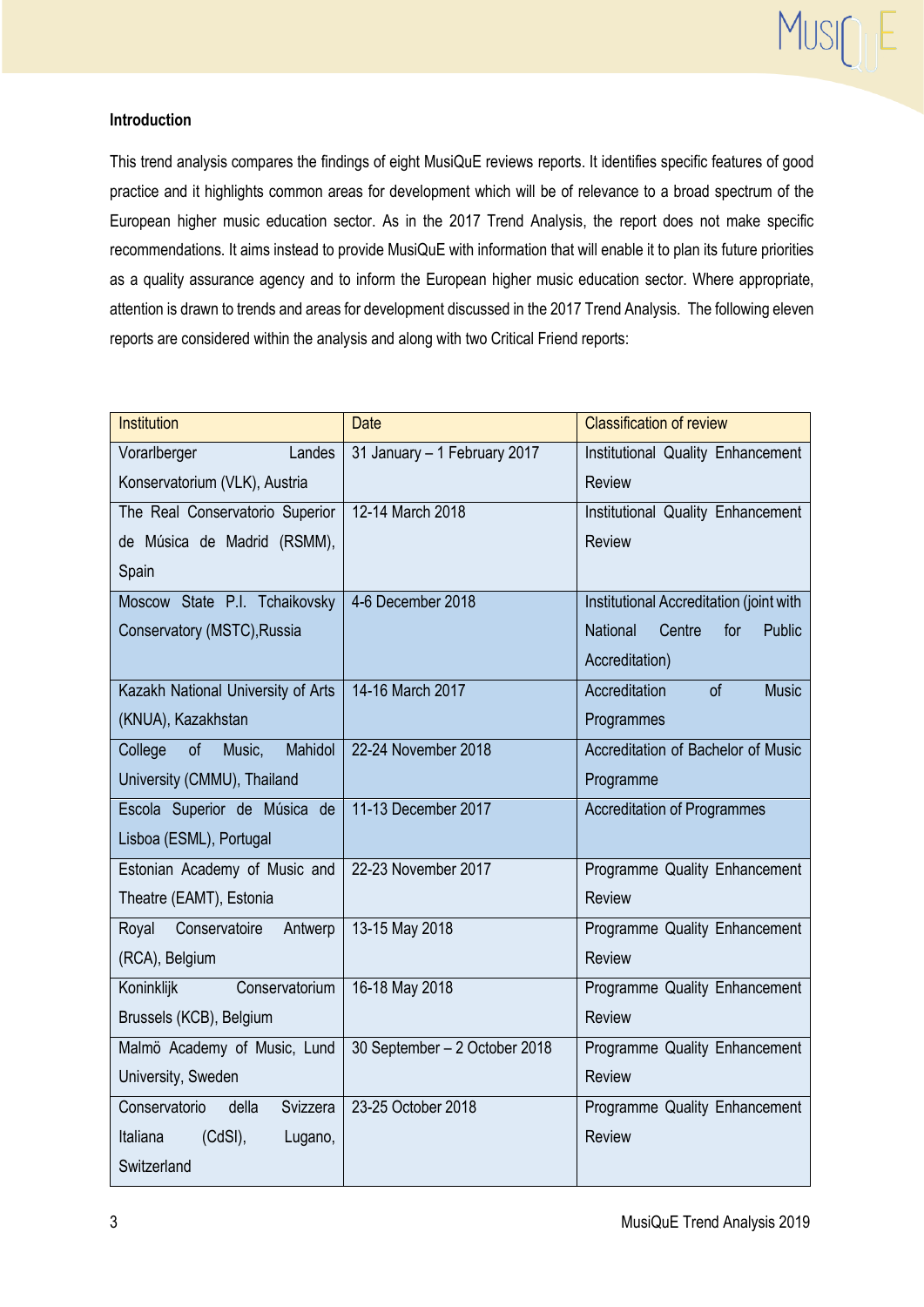| Malmö Academy of Music, Lund   24 - 26 April 2018   | Critical<br>Friend<br>Report,<br>Jazz      |
|-----------------------------------------------------|--------------------------------------------|
| University, Sweden                                  | Improvisation and World Music              |
|                                                     | Performance Programmes                     |
| Malmö Academy of Music, Lund   30 May - 3 June 2018 | <b>Critical Friend Report, Composition</b> |
| University, Sweden                                  | and Arrangement Department                 |

As demonstrated within the above chart, there are three classifications of reviews and two Critical Friend Reports. The content and format of these MusiQuE reports therefore varied according to the purpose of the review (collaborative with a national agency with merged criteria, accreditation, peer review, Institutional Quality Enhancement etc.). As with the 2017 Trend Analysis, the following is therefore an extrapolation, synthesis and drawing together of common issues, using reports of varying formats with similar, but not identical purposes. The MusiQuE Standards are used as a common reference point.

As with any organism, an institution is at its best when all constituent parts are working together (in harmony) with shared understanding and a common sense of purpose, endeavour and commitment. Some of the paragraphs are highlighted by the use of boxed text. This boxed text identifies areas which go beyond small glitches and are organic and/or systemic. As such, if addressed, they have the potential to enhance significantly the well-being of the institution.

MUSIO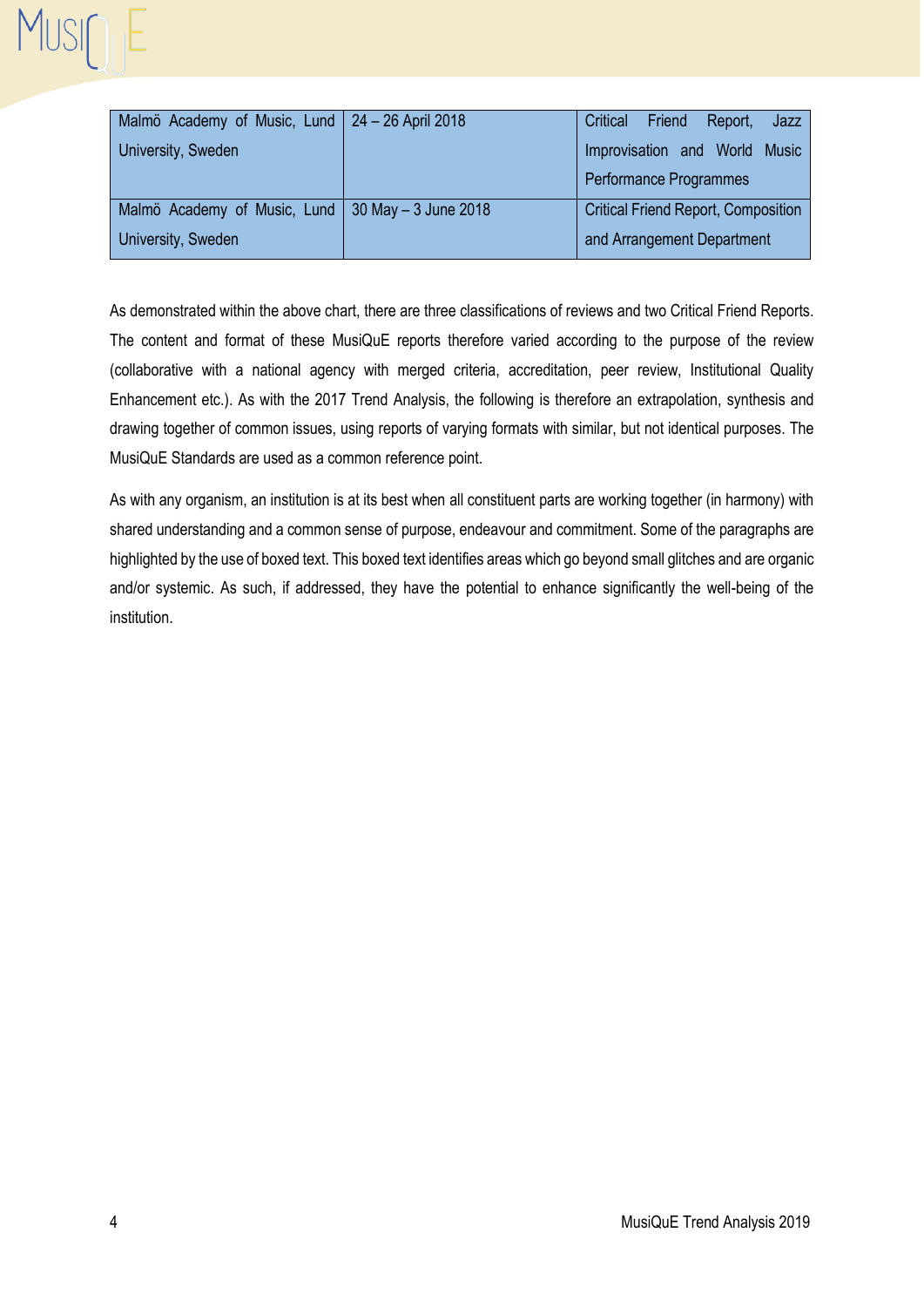## **1. Institutional mission, vision and context/Programme's goals and context**

## **Standard 1: the institutional mission and vision/the programme goals are clearly stated.**

- 1.1 A significant percentage of the reports contained commendations for clear statements on the mission, vision and context of the programmes/institutions. Programme reviews evidenced good correspondence between aims and objectives of the curriculum and the global mission/vision of the institutions. Two institutions were commended on the extent to which the mission and vision had been shared with and understood by internal stakeholders, a feature of good practice highlighted in the 2017 Trend Analysis. Review teams identified a good balance at institutional and programme between strong national features and engagement at regional/international levels. In general, teaching programmes tended to be more national and regional in their focus so as to meet the needs of the domestic employment market. In contrast, performance programme were more likely to be international in outlook. However, several institutions were urged to develop and put into operation an international strategy with the aim of further developing the international profile of the institution/programme and achieving closer alignment with current international perspectives including Bologna. These recommendations included particular emphasis on student and staff mobility and international initiatives that are wider in scope than international student recruitment
- 1.2 Four institutions were recommended to carry out benchmarking with similar comparable institutions as a means to providing management information that would be capable of evaluating the institution's/programme's effectiveness and informing future strategies and developments.
- 1.3 Recommendations of three reports focussed on the need for further structure and definition to be clear within strategies, including heightened use of management information and action plans for delivering mission and vision. These recommendations also featured in the previous 2017 Trend Analysis.
- 1.4 Other recommendations and suggestions included developing a 10-15 year strategy, clearer definition of programme aims and institutional documentation and closer alignment between mission/vision and programmes. However, these recommendations were contrary to the overall trend of reports in this batch. Similarly, important themes such as gender, disability and diversity were highlighted in only two reports as in need of consideration.
- 1.5 Despite targeted recommendations for each institution/programme, there was much positive commentary in this section of reports, indicating an overall good correspondence with the first MusiQuE Standard.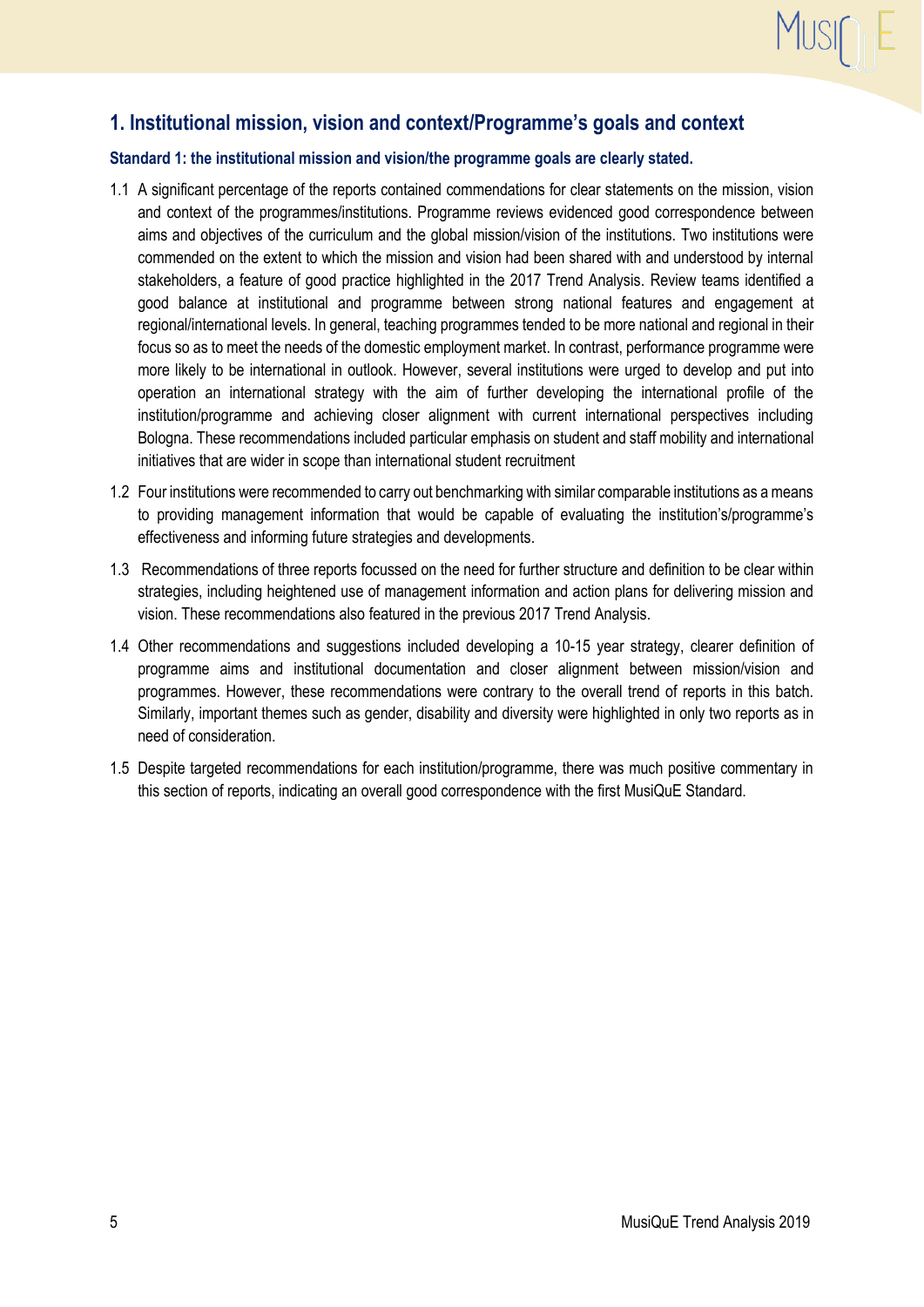

## **2. Educational processes**

## 2.1 The programmes/curriculum and their/its methods of delivery

## **Standard: the goals of the institution/programme are achieved through the content and structure of the study programmes/curriculum and their/its methods of delivery**

2.1.1 Overall, there was a high degree of conformity with this standard with all institutions/programmes being considered as compliant despite a number of recommendations. Encouragingly, eight institutions/programmes were commended for the referencing and benchmarking of learning outcomes to those of the Association of European Conservatoires (AEC) and other national and international benchmarks.

2.1.2 Commendations for good practice in relation to student-centred learning were featured in five reports. Cited good practice included the facilitation of peer-learning, support for student projects (academic and performance) and the range of elective/individualised programmes of study which provide a flexible learning environment. However, some institutions were recommended to consider how the student voice could be more usefully shared within the programmes so as to use the information to improve provision and raise student satisfaction.

2.1.3 Research was commended in three reports. In one institution the Review Panel found that students were particularly well prepared for research elements of their programme and research was found to be very well embedded in programmes of two institutions.

2.1.4 Another emergent area of commentary relates to practice-based and/or pedagogical research and a number of institutions was recommended/encouraged to formulate more specific definitions of this area and to embed it further within the learning environment.

2.1.5 A small number of reports expressed satisfaction with the collaborative activity in the institution/programme exemplified by shared activity between different programmes and/or departments. It should be noted however that a similar number of reports commented that collaboration, inter-disciplinarity and cross-programme work could be given higher priority so as to enrich the curriculum.

2.1.6 Despite the high level of compliance with this standard, a very significant percentage of reports recommended that more work be carried out on learning outcomes, Polifonia Dublin Descriptors and the clarity of study guides. Some institutions were encouraged to ensure that internal stakeholders are fully aware of the purpose and function of learning outcomes. Additionally, some reports recommended that documentation of courses/modules which form part of the programme (but does not have specified course/module outcomes) should reflect and express more closely the programme aims and outcomes and the level of study.

2.1.7 An emergent area of commentary since the previous Trend Analysis is that of cultural entrepreneurship, music management and societal engagement. Several institutions/programmes were recommended to review the curriculum to see if there is scope for strengthening these areas of work. There was similar commentary in some reports in relation to lifelong learning, critical thinking, professional development and other transferable skills. Review teams were keen to point out the employability benefits of these areas of the curriculum.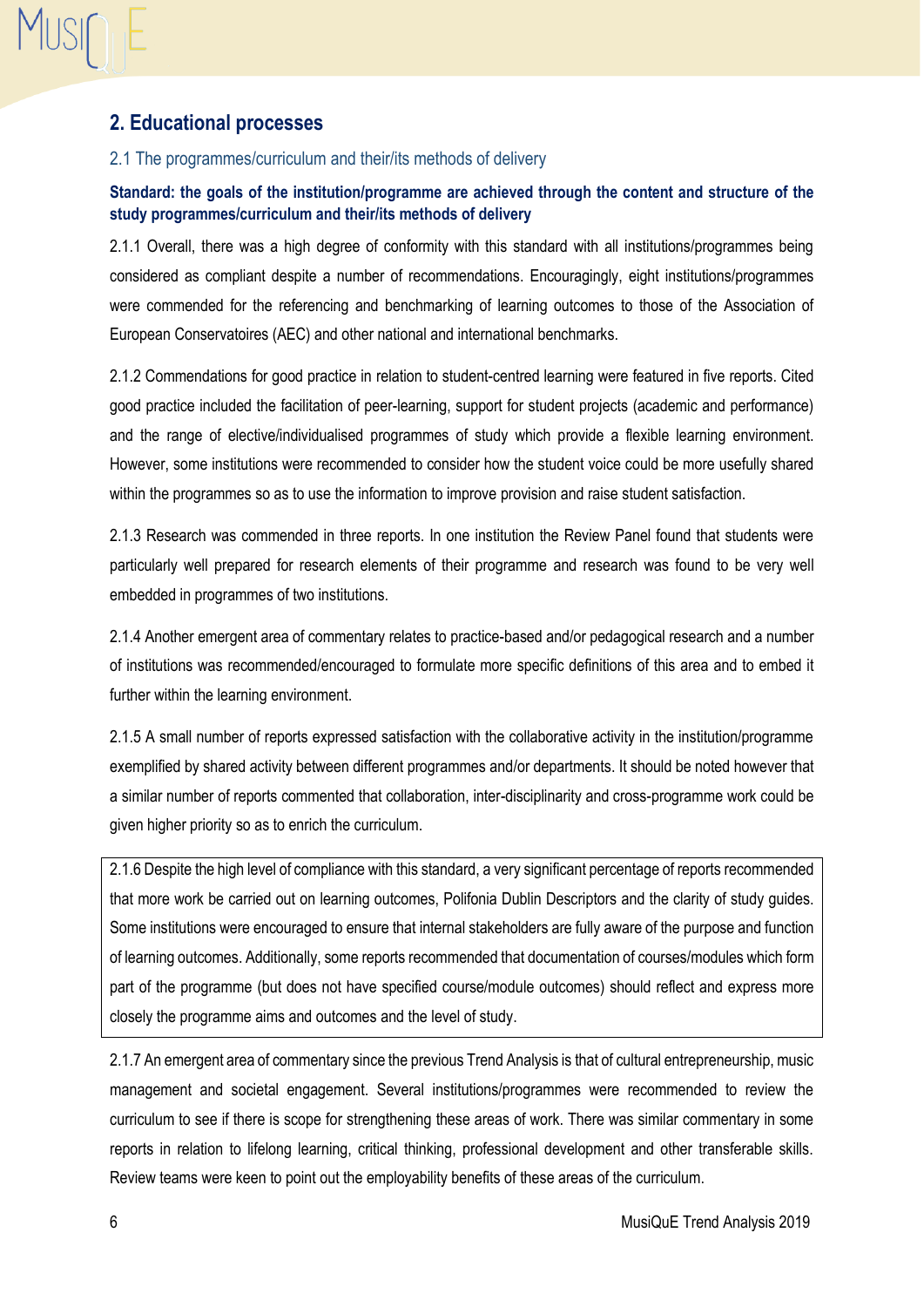

## 2.2 International perspectives

## **Standard: the institution/programme offers a range of opportunities for students to gain an international perspective.**

2.2.1 Overall review reports demonstrate a very positive outlook in terms of international perspectives. Virtually all of the institutions were recognised for their strategies or, their intentions to improve/develop a strategy. One institution was highly commended in every respect in relation to its approach to international perspectives.

2.2.2 Commendations were given to seven institutions in the areas of international networking, collaborations and the way in which the learning environment fosters international exchanges and ambitions.

2.2.3 Several institutions were noted for the way in which the language provision enabled international dimensions of the curriculum. Such provision includes the use of more than one language in teaching provision (usually including English). However, a number of institutions was encouraged to develop further provision in this area as a means to promoting student and staff mobility.

2.2.4 As manifest in the 2017 Trend Analysis, student and staff mobility was reported as being in need of more systematic support in several institutions – finance, administration, promotion etc., and participation in mobility projects is correspondingly adversely affected.

2.2.5 Despite the overall positive outlook expressed above, there was reference to the need for more strategic work to be carried out to promote international perspectives in over half the reports. Such work included the creation of a strategy and/or more comprehensive action plans with attributed responsible officers supported by data analysis. This theme echoes the trend identified in the 2017 Trend Analysis. A minority of reports suggested that programmes needed to be more closely aligned with the international aspirations and strategy.

## 2.3 Assessment

## **Standard: assessment methods are clearly defined and demonstrate achievement of learning outcomes.**

2.3.1 Although the reports under consideration pinpoint some positive features, it is clear that further developmental work is needed in this area.

2.3.2 One of the principal areas of positive commentary relates to clear definitions of assessment tasks and methods and most institutions were commended for this. However, this finding was not universal and a number of institutions was recommended to provide more detail and clarity to students within their programme descriptions.

2.3.3 A number of additional deficiencies relating to the above were identified. These included, lack of awareness and understanding of the relationship between programme aims, outcomes, assessment and criteria on the part of staff, lack of consistency, lack of comparability between disciplines, and assessment criteria which are not entirely fit for purpose. This theme was equally evident in the 2017 Trend Analysis.

2.3.4 Three institutions were commended on the feedback given to students after assessment. These commendations included the use of face-to-face feedback, the employment of formative assessment and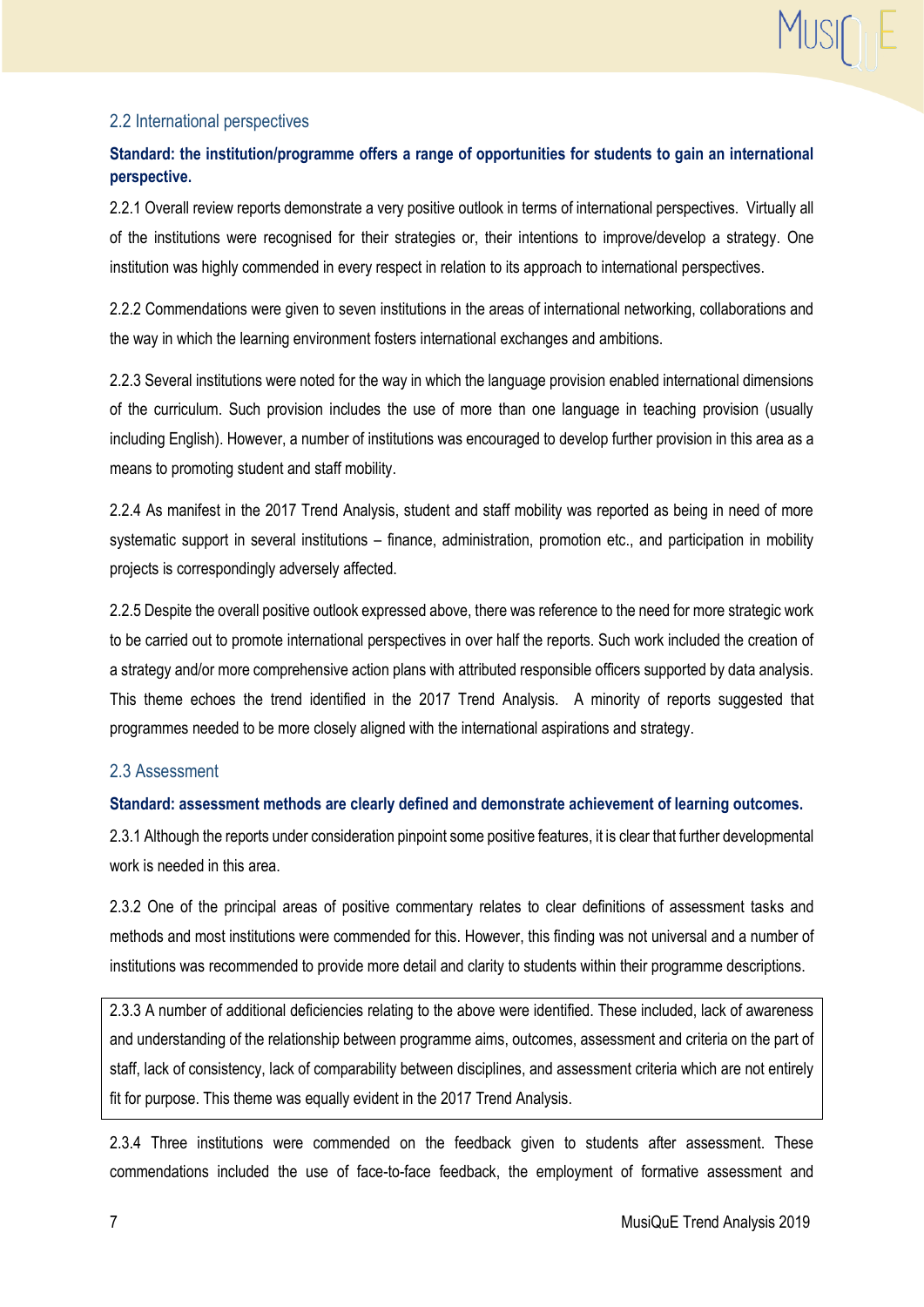

promptness of feedback. Conversely, three institutions were found in need of improving feedback procedures in areas such as consistency, record keeping, detail, standardisation and record keeping for the purposes of monitoring student progression.

2.3.5 Review teams highlighted specific areas of good practice such as integrated assessment practices between discrete but complementary areas of the curriculum, the use of external stakeholders (professionals/employers) in the assessment process and the use of cross-departmental examiners.

2.3.6 In some cases, review teams suggested that assessment procedures could be improved by measures such as further staff development, internal debate, consideration of peer-assessment strategies and standardisation of processes and benchmarking.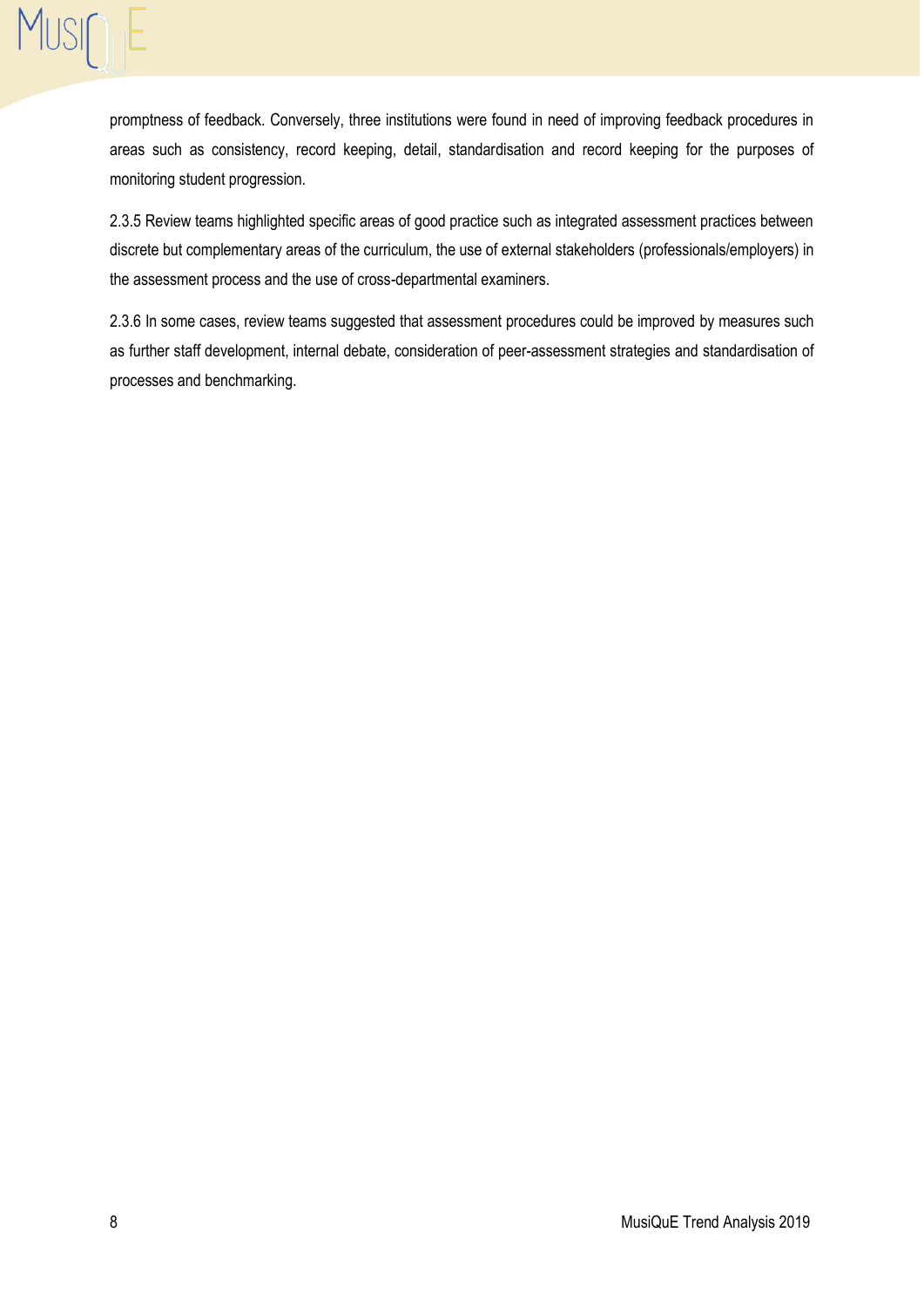

# **3. Student profiles**

## 3.1 Admission/Entrance qualifications

**Standard: clear admission criteria exist, which establish artistic/academic suitability of students. / There are clear criteria for student admission, based on an assessment of their artistic/academic suitability for the programme.**

3.1.1 The trend in this area is very positive despite the need for some institutions to carry out further work. All institutions/programmes received affirmation in one or more of the following: clear procedures; explicit and easily accessible information; useful supporting materials; and fitness for purpose.

3.1.2 Three institutions were commended for the way in which data is used for evaluating issues such as admissions, progression and completion (awards). Another was commended for giving high profile to internal debates and discussions on admissions and the way in which admissions procedures are reviewed.

3.1.3 Affirmation was given to four institutions for their engagement at pre-college level in this area. One example included permitting applicants to observe lessons in the HE school. Another was offering applicants to be coached by members of staff in the HE school.

3.1.4 Other areas of identified good practice includes differentiating between candidates' "real-time" achievement and potential and high levels of involvement of the teaching staff in the admissions process.

3.1.5 Notwithstanding this very positive trend, four institutions were encouraged to review standards, policies and issues including: level of spoken language (English); unsatisfactory level of applicant potential/achievement; better match of applicant to the mission of the institution/programme; improved strategic planning; and improved use of data so as to provide information relating to attrition (drop-out) and the quality of entrants.

## 3.2 Student progression, achievement and employability

## **Standard: the institution/programme has mechanisms to formally monitor and review the progression, achievement and subsequent employability of its students.**

3.2.1 A significant majority of institutions/programmes were deemed as compliant with this standard and most of them had good systems in place. In two cases, the integral use of technology was reported as an important enhancement feature of the process.

3.2.2 Review teams noted good practice in a number of individual cases including maintaining strong links with alumni and supporting these stakeholders (post-studies) to find employment and make contacts within the profession.

3.2.3 Although all institutions were found to be compliant, review teams identified various areas for development. An important area was focussed on progression, achievement and employment data and operational systems.

3.2.4 A small number of institutions/programmes were identified as in need of strengthening student support mechanisms in the areas of careers guidance.

3.2.5 Some review teams reported the need for greater vigilance in terms of employment markets (national and international) with an underlying implication that in some cases, curriculum needs to be more flexible and responsive to changes (real and potential) in the job market to avoid being left behind.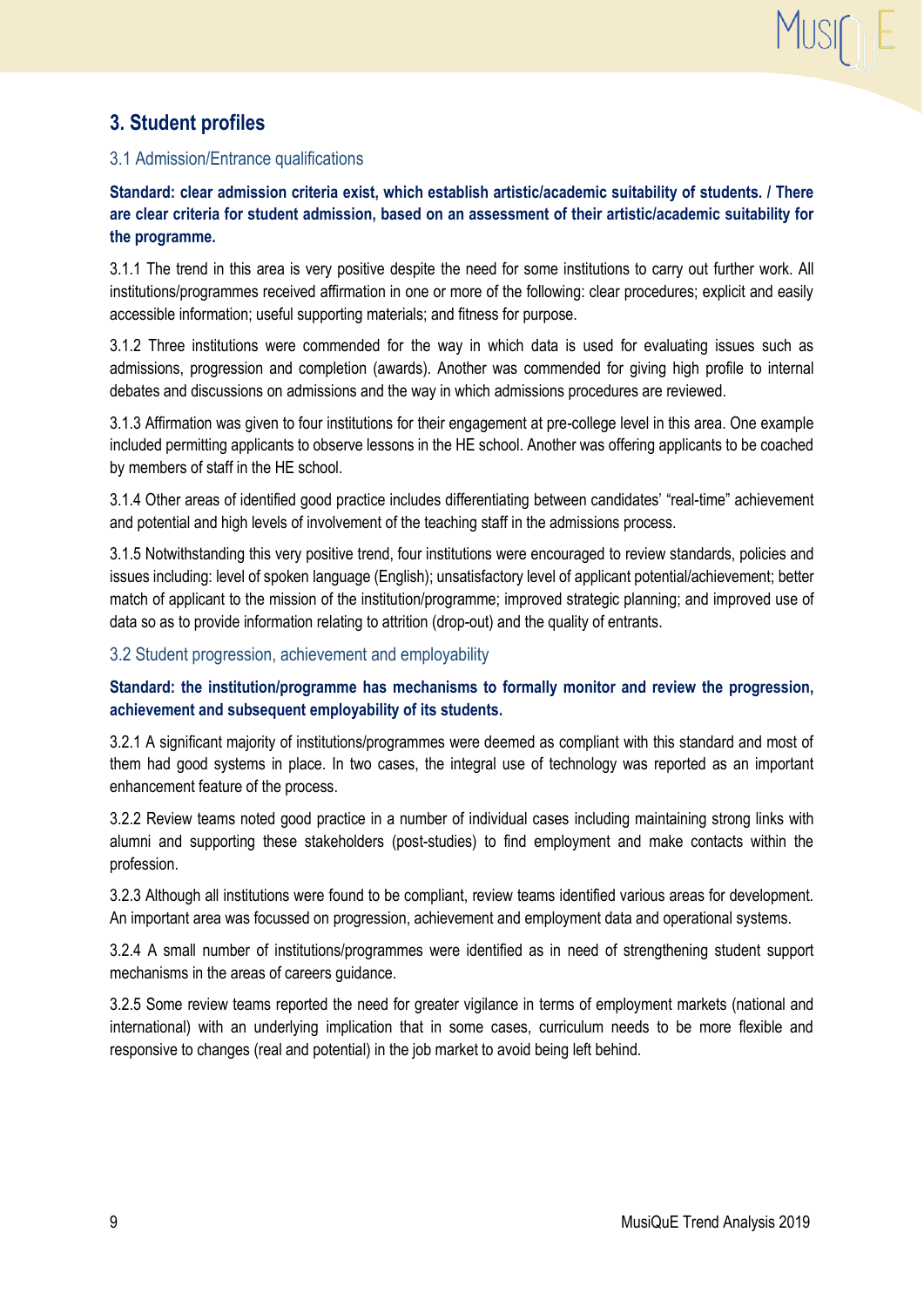

# **4. Teaching staff**

## 4.1 Staff qualifications and professional activity

## **Standard: members of the teaching staff are qualified for their role and are active as artists/pedagogues/ researchers.**

4.1.1 Review teams noted that there was a high degree of compliance with this standard and many institutions are well-served by a committed and highly skilled teaching staff. For various reasons including national regulatory frameworks, heritage and context, a wide range of teaching staff contractual terms and conditions pertained to the institutions/programme. Reports therefore indicated considerable variation in terms of staff make-up (gender, parttime, full-time etc.), balance and employment flexibility.

4.1.2 Several points of good practice were identified. Some institutions/programmes were commended for including pedagogical elements within the teaching staff recruitment process. Four institutions were reported to demonstrate strong commitment to ensuring that staff had access to the appropriate continuing professional development activities. One institution was noted for its effective appraisal system, another for its approach to encouraging a staff lesson observation scheme and another for its policy guidance (code of conduct) for teaching staff.

4.1.3 A significant area for development in the majority of programmes/institutions concerned the need for more formal and/or explicit systems of staff support in areas ranging from external artistic activity, pedagogical engagement and ERASMUS (staff mobility). In some cases, review suggested that support for part-time teachers in the area of continuing professional development was not as satisfactory as the provision for full-time teachers.

4.1.4 Other areas of development for a small number of institutions included more formal staff appraisal, and better systems (forums) within the institution/programme for the dissemination of good teaching practice.

4.1.5 Four institutions were encouraged to review approaches to research – define practice-based research in music more fully (see 2.1.4 above) and/or set out clearly the expectations of the institution in respect of staff research.

4.1.6 Four institutions were recommended to raise the profile of up-to-date pedagogy, perhaps adding new elements to the curriculum.

## 4.2 Size and composition of the teaching staff body

## **Standard: there are sufficient qualified teaching staff to effectively deliver the programme(s).**

4.2.1 Reports evidenced strong compliance for this standard across reviewed institutions and programmes.

4.2.3. There were two related commendations for recruitment flexibility and an institutional strategy for diversifying staff competencies (i.e. facilitating teaching staff to extend their teaching practices into new realms).

4.3.4 One institution was commended for the employment of short-term contracts which provide both staff and the institution a degree of flexibility. (This commendation is not repeated in other reports.)

4.3.5 Areas for long-term development and planning included: consideration to the balance of short-term and longterm contracts; the balance within teaching contracts between teaching and administrative duties; the relationship between teaching duties and professional performance commitments for instrumental teachers; contractual expectations of research and pedagogical activity; the extent to which contracts enable members of the teaching staff to be integrated into the decision making process of institutions/programmes; and ensuring sufficient contractual flexibility to cater for the needs of new programmes and curricula.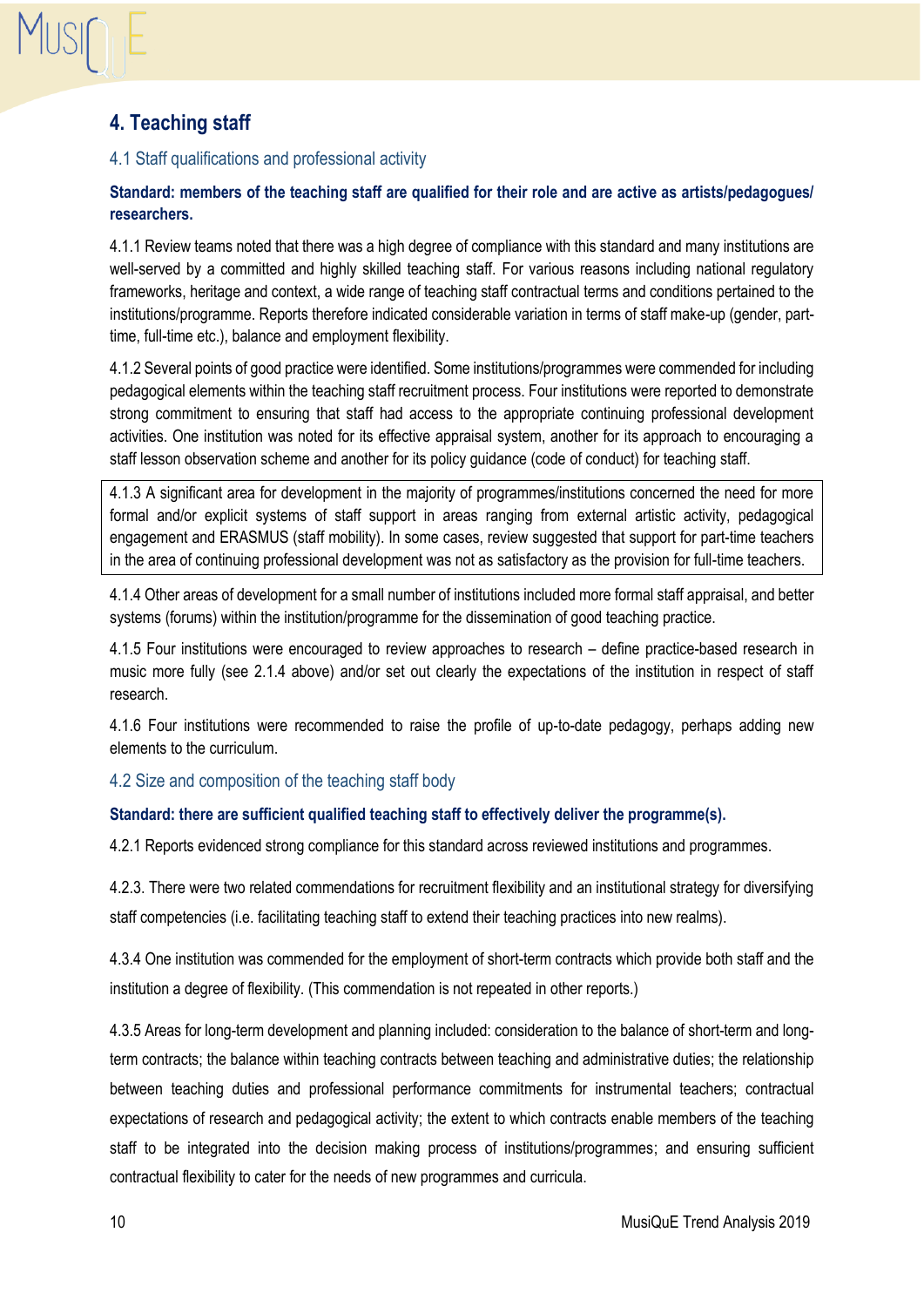## **5. Facilities, resources and support**

## 5.1 Facilities

## **Standard: the institution has appropriate resources to support student learning and delivery of the programmes.**

5.1.1 Given the diversity of institutions reviewed and the varying contexts, reports evidenced a wide-range of findings. Four institutions were commended on the high quality of the overall quality of facilities.

5.1.2 Review teams considered supporting facilities including libraries and IT. Five institutions were commended for library provision and a similar number of IT where online learning and digital lending were singled out as positive developments.

5.1.3 Three institutions were commended for the quality of instrument stock.

5.1.4 Review teams identified a range of issues relating to medium/long term strategic planning which included the development of instrumental stock; logistics and the need to formulate digital strategies.

5.1.5 Other short/medium terms issues include practice/rehearsal room availability and restricted opening hours and/or management of rooms at peak times.

5.1.6 Review teams identified two emergent areas since the 2017 Trend Analysis. Online learning is clearly a burgeoning area and developments continue at a very fast pace. Student health is another important area as exemplified and underlined by recent controversy on issues such as orchestral player hearing loss.

## 5.2 Financial resources

#### **Standard: the institution's financial resources enable successful delivery of the study programme(s).**

5.2.1 Compliance in this area was very high with only one institution formally noted in reports as experiencing financial pressures. That is not to say that review teams found institutions to be exempt from financial constraints or the need for prudence.

5.2.2 Six institutions were urged to carry out more strategic financial planning for the future. Review teams identified a range of issues in this area which included: planning for sustainability; better measures to protect/improve the teaching budget; improved financial risk management (new funding sources etc.); and planning for new facilities and growth. In some cases, teams suggested that consideration be given to re-allocation/devolution of the budget so as to improve efficiency of curriculum delivery.

5.2.3 There were recommendations for improved financial and budgetary transparency in three reports.

## 5.3 Support staff

**Standard: the institution/programme has sufficient qualified support staff.**

 $MUSI<sub>11</sub>$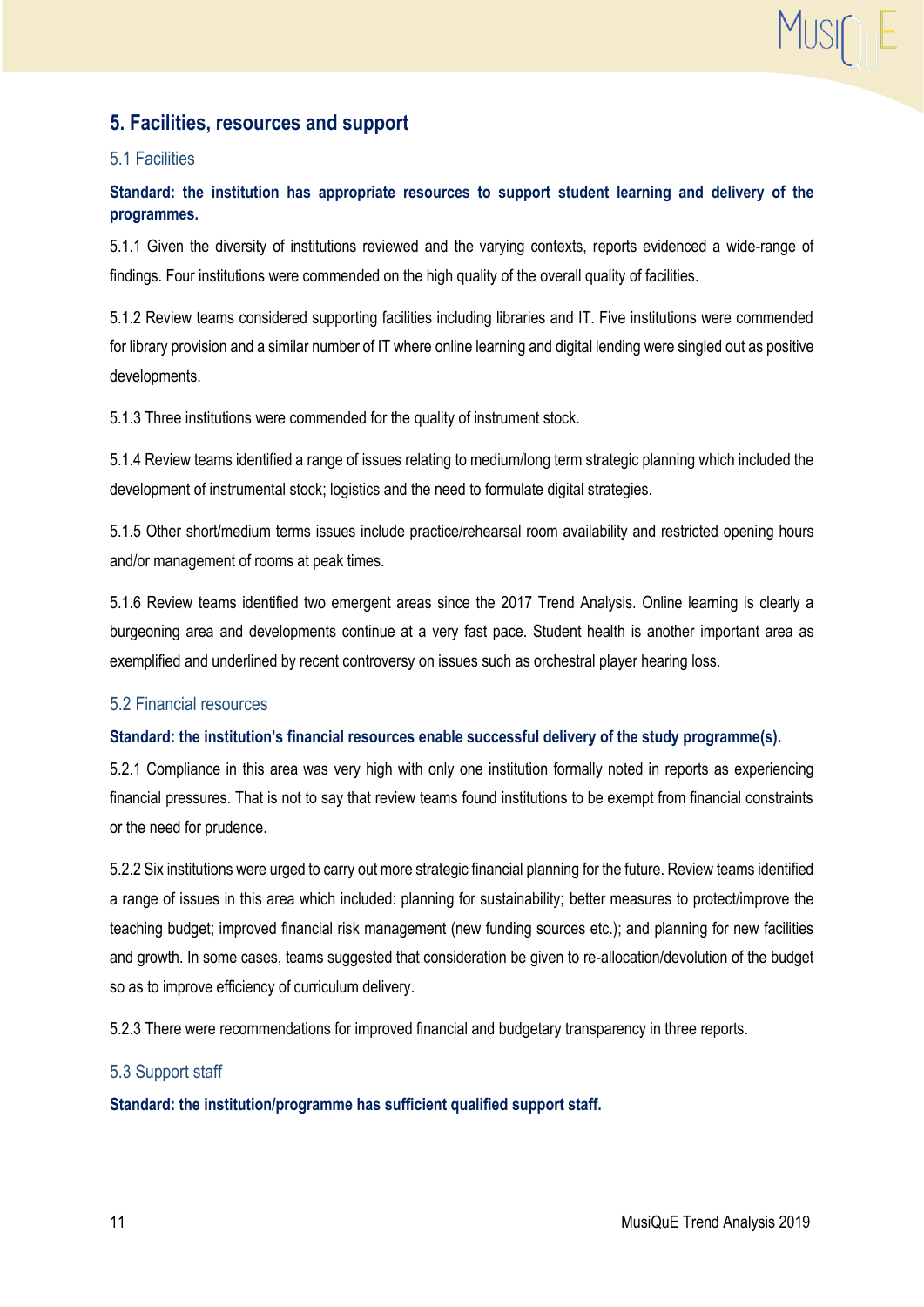

5.3.1 Mirroring the contributions of teaching staff, review teams reported overwhelming that members of support staff make very positive contributions to the running of the institutions/programmes. Reports frequently characterise these contributions as committed, dedicated, efficient and engaged.

5.3.2 At best, as reported by review teams, members of support staff are highly integrated into the institution/programme and have appropriate access to continuing professional development.

5.3.3 However, reports expressed a number of reservations and recommendations and in the case of four institutions, support staff were found to be under pressure. Factors such as over-work, multi-tasking, staff being required to be over-flexible, sometimes in areas outside their expertise contributed to the reservations.

5.3.4 Continuing professional development was another theme identified by review teams of five institutions. Opportunities for support staff are sometimes insufficiently developed and/or informal and in some institutions, opportunities to participate in ERASMUS mobility placements could be improved.

5.3.5 Two institutions were recommended to carry out reviews of structures, roles and policies for support staff so as to optimise the use of resources and improve work flow.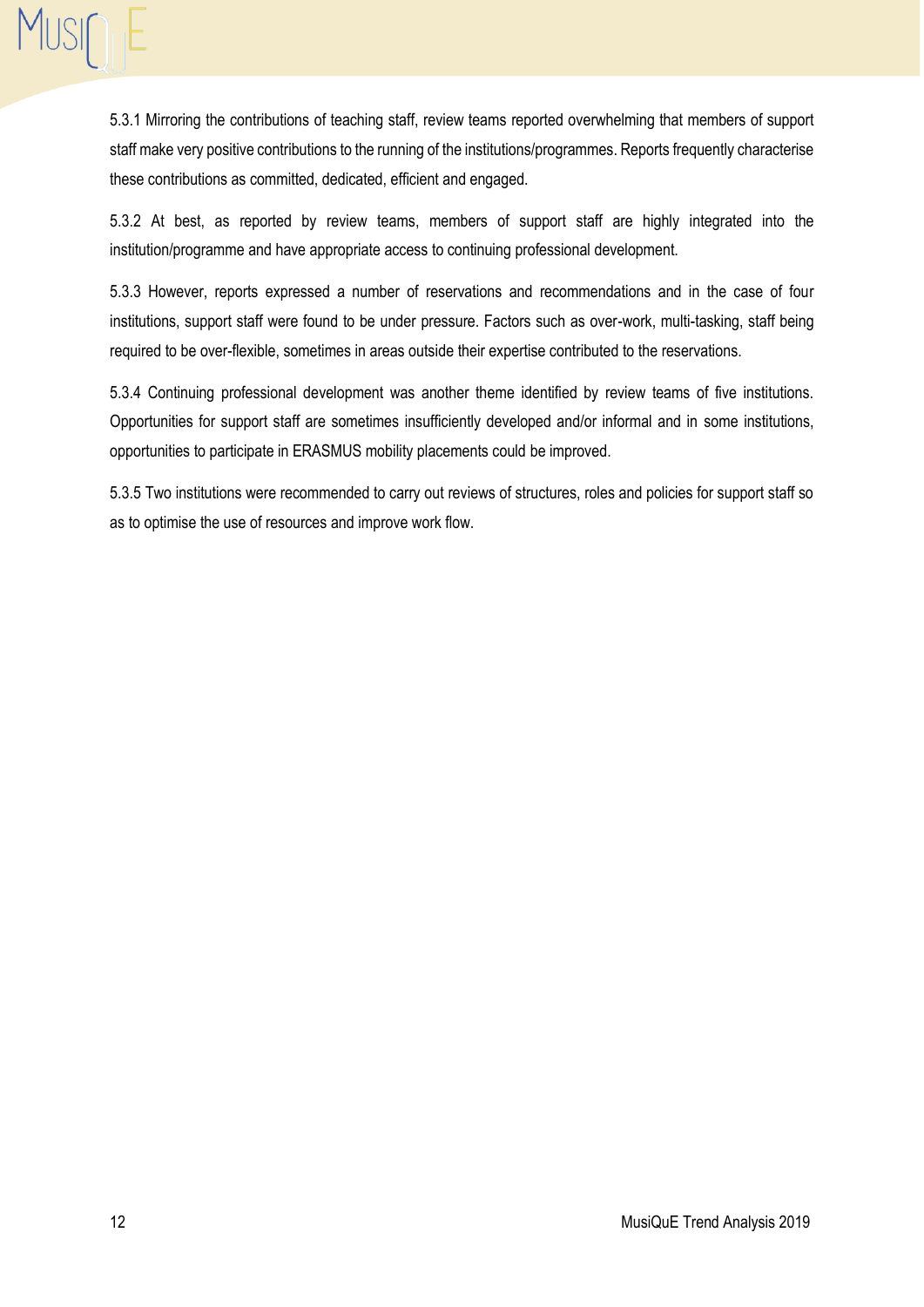## **6. Communication, organization and decision-making**

## 6.1 Internal communication process

## **Standard: effective mechanisms are in place for internal communication within the institution/programme.**

6.1.1 Despite a number of recommendations for improvement, there was universal compliance with this standard. Strong points identified by review teams included good use of technologies, open lines of communications (sometimes informal) and well-conceived organisational structures that facilitate good internal communications.

6.1.2 Eight institutions were recommended to make improvements in a number of areas. Sometimes communications between the institution, programme teams/department (academic managers, teaching and administrative staff) and students of programmes needed to be improved. In one institution, part-time teaching staff were particularly affected.

6.1.3 Other individual recommended measures included more systematic action relating to strategic planning, improved use of technology and better formal records of meetings.

6.1.4 Improved student representation, heightened student awareness and drawing students further into the organisation were recommended in three cases.

## 6.2 Organisational structure and decision-making processes

## **Standard: the institution/programme is supported by an appropriate organisational structure and clear decision-making processes.**

6.2.1 As in the previous standard, there was universal adherence along with a number of recommendations for enhancement for some institutions/programmes. In some cases, reports gave commendations for structures that facilitated a two-way approach and good dialogue which enhances the involvement of stakeholders.

6.2.2 There were recommendations and suggestions in six of the reports. One recurrent suggestion concerned reviewing and amending the structure, giving consideration to, for instance, reviewing the top-down approach and delegation.

6.2.3 Some institutions/programmes were urged to provide more clarity as to how the structure should be operating. The use of organisational charts, operational descriptions, statements of responsibility and formal record keeping were suggested as a possible improvement within the respective reports.

6.2.4 Most reports made some commentary on structures in relation to students. Common themes included the need for more formal support for student councils and formal mechanisms for student involvement in the structures and operation of the institution/programme.

6.2.5 Two institutions were urged to consider how external stakeholders such as employers might be more formally involved in institutional/programme structures.

 $MUSI<sub>11</sub>$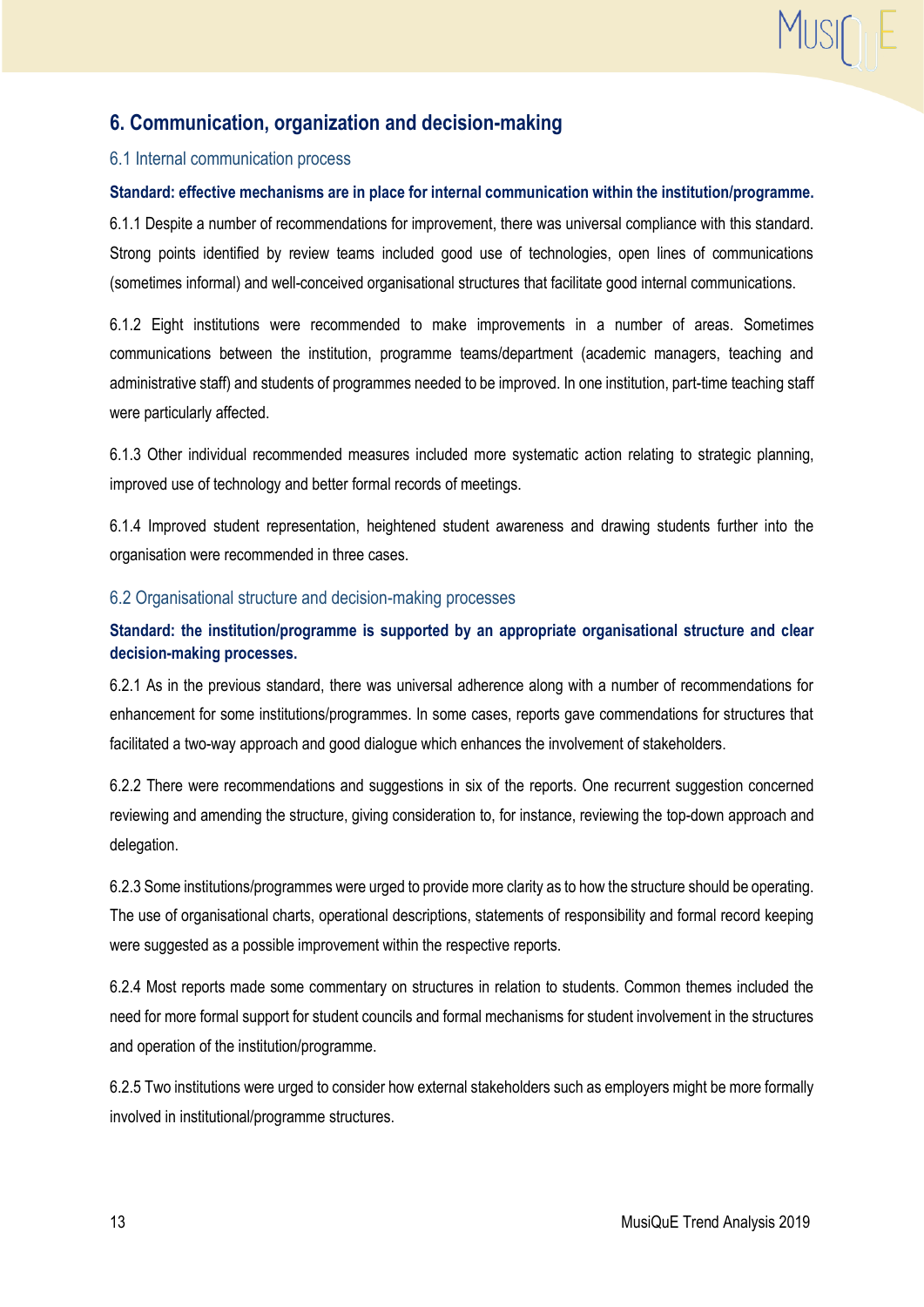

# **7. Internal Quality Culture**

**Standard: the institution has a strong internal quality culture, supported by clear and effective quality assurance and enhancement procedures. / The programme has in place effective quality assurance and enhancement procedures.**

7.1 Reports evidenced a considerable range in terms of correspondence with this Standard. One institution was highly commended for its overall approach. Six institutions were commended for their formal processes such as the involvement of stakeholders including students, data collection, analysis and subsequent processing of the information.

7.2 Six institutions/programmes were noted for their positive approach to a culture of quality assurance and enhancement, some combining formality and informality along with an honest, open and self-critical methodology.

7.3 One review report noted that the institution considers that over-reliance on hard data collected for instance, through surveys, has the potential to compromise less formal but nonetheless rich sources of information. The review team expressed its respect for the institution's informal procedures whilst at the same time recommending that the institution take steps to ensure that the formal procedures are better understood and engaged with by stakeholders and acted upon by the institution and its programme teams.

7.4 Most review reports contained suggestion and recommendations for enhancement and tightening up of procedures. Some recommendations focussed on systems (data collection, analysis, more consistency between institutional quality assurance and programme quality assurance). There were individual cases where systems need to be stronger with regard to assessment or student admissions. One report recommended that the institutions benchmark its procedures against the Association of European Conservatoire's Handbook and other comparable benchmarks. Another report recommended the instigation of an improvement plan along with periodic review of the system.

7.5 Low return rates for student evaluations/questionnaires was reported in a number of cases and it was recommended to three institutions that students be more systematically involved in the process.

7.6 A similar number of institutions were urged to use a wider range of stakeholders in the quality assurance process including alumni and external employers.

7.7 Overall, reports evidence a picture that is very similar to that of the 2017 Trend Analysis.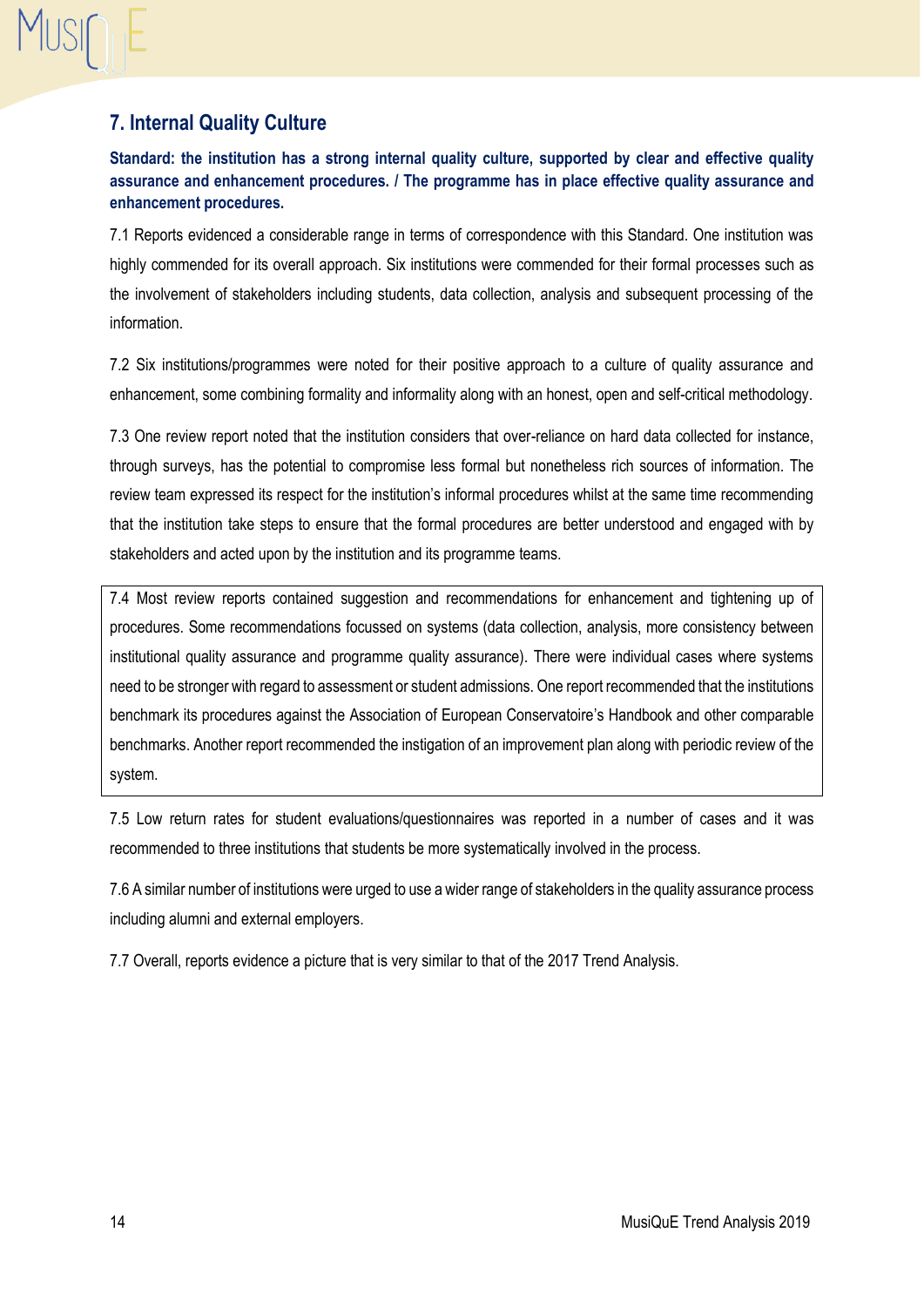# **8. Public interaction**

#### 8.1 Cultural, artistic and educational contexts

### **Standard: the institution/programme engages within wider cultural, artistic and educational contexts.**

8.1.1 Evidenced by all reports, there is little doubt that this standard is well embedded and one institution was highly commended in every respect. Positive endorsements included: engagement at all levels of education; high levels of accessibility to the public; strong partnerships with external bodies; strong leadership; a wide range of engagement including performance, pedagogy and research; effective use of new technologies; engagement in regional, national and international domains. Two review reports noted the necessity for adequate institutional resources and communications with the public for this activity to be fully achieved.

8.1.2 Six institutions/programmes were nonetheless encouraged to consider extending the scope of engagement and/or influence, either geographically or with other professional/artistic/likeminded bodies.

8.1.3 Demonstrating some commonality with 2.1.7 and 3.2.5 above, four institutions/programmes were encouraged to enable students to become more engaged in this area as potential artistic leaders and entrepreneurs.

## 8.2 Interaction with the artistic professions

## **Standard: the institution/programme actively promotes links with various sectors of the music and other artistic professions.**

8.2.1 As manifest in the previous standard, reports noted a very high level of correspondence and the range of interaction is truly impressive. Interaction ranges from participation in festivals, orchestras, church music, and amateur music-making bodies to internships (some integrated into programmes through assessment). At another level, some institutions involve professional stakeholders in activities such as programme design and recruitment of staff. In the case of some institutions, it is clear that their graduates are well represented in the professions. Lifelong learning is another area in which institutions can play a major role.

8.2.2 Six institutions/programmes were encouraged to expand their activities, perhaps with the aim of becoming a regional/national coordinator in a particular area. Review teams recommended the expansion and diversification of links through projects and collaborations. In some cases reports recommended diversification beyond music to multidisciplinary projects. Expansion might also include continual professional development, lifelong learning and internships.

8.2.3 Five institutions were recommended to bring employers further into the fabric of the institutions and/or curriculum through for example, curriculum development activities, the staff recruitment process and student assessment (juries).

MUSINI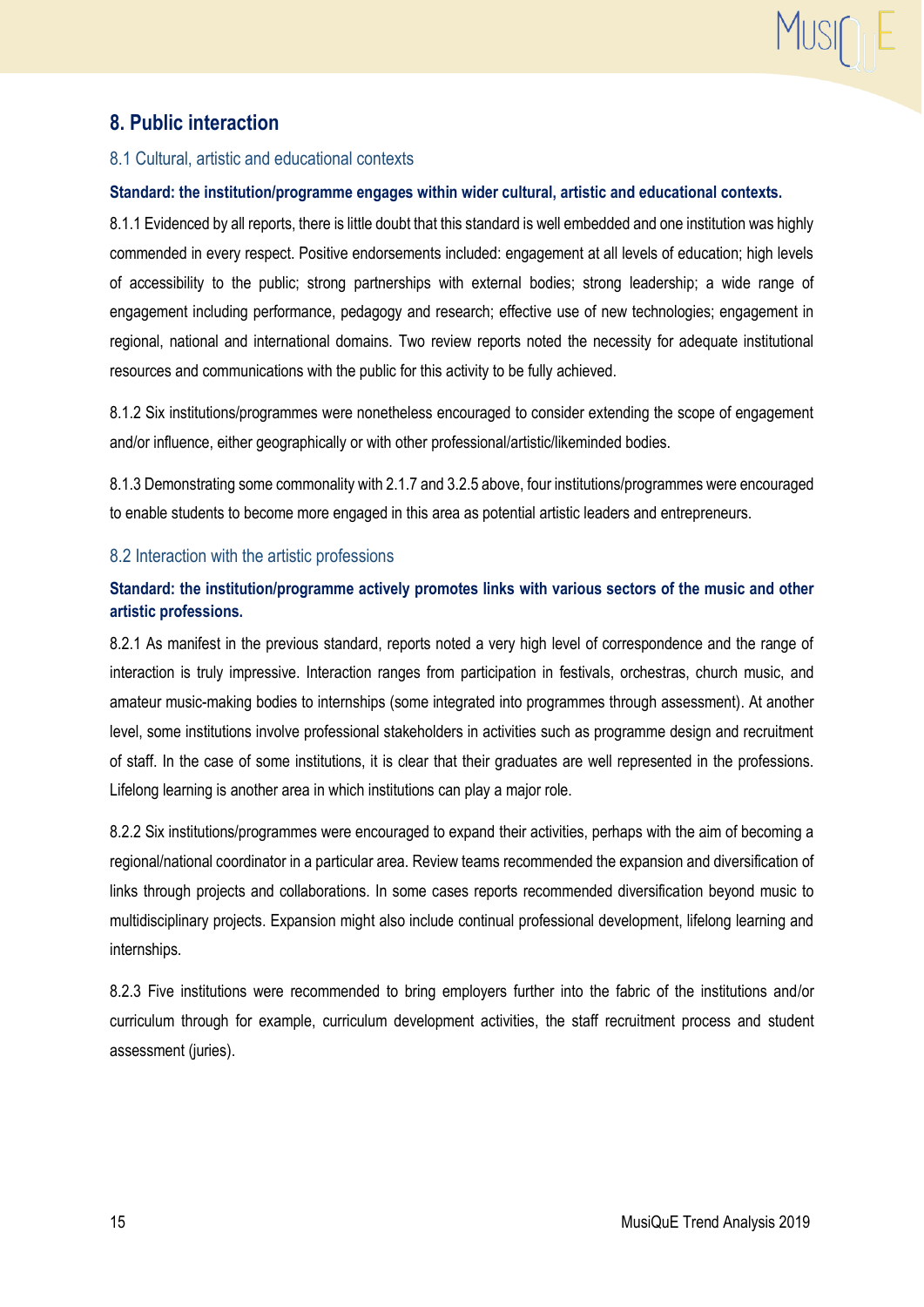

## 8.3 Information provided to the public

**Standard: information provided to the public about the institution/programme is clear, consistent and accurate.** 

8.3.1 Review teams reported universal correspondence with this standard alongside a number of recommendations for improvement.

8.3.2 Reports evidenced a wide-range of effective dissemination methods including website/online, digital audio and visual files/images, social media, brochures, newsletters and prospectuses. One institution was commended for the use of its own TV broadcasting studio.

8.3.2 Five institutions were recommended to improve English Language content so as to enhance international profile, recruitment and mobility.

8.3.3 A small number of recommendations were made with respect to specific areas of technical information. These areas included: clearer programme information (ECTS, student admissions, programme specifications); quality assurance policies and structures; simplification of materials where appropriate; and tighter version control so as to enhance accuracy.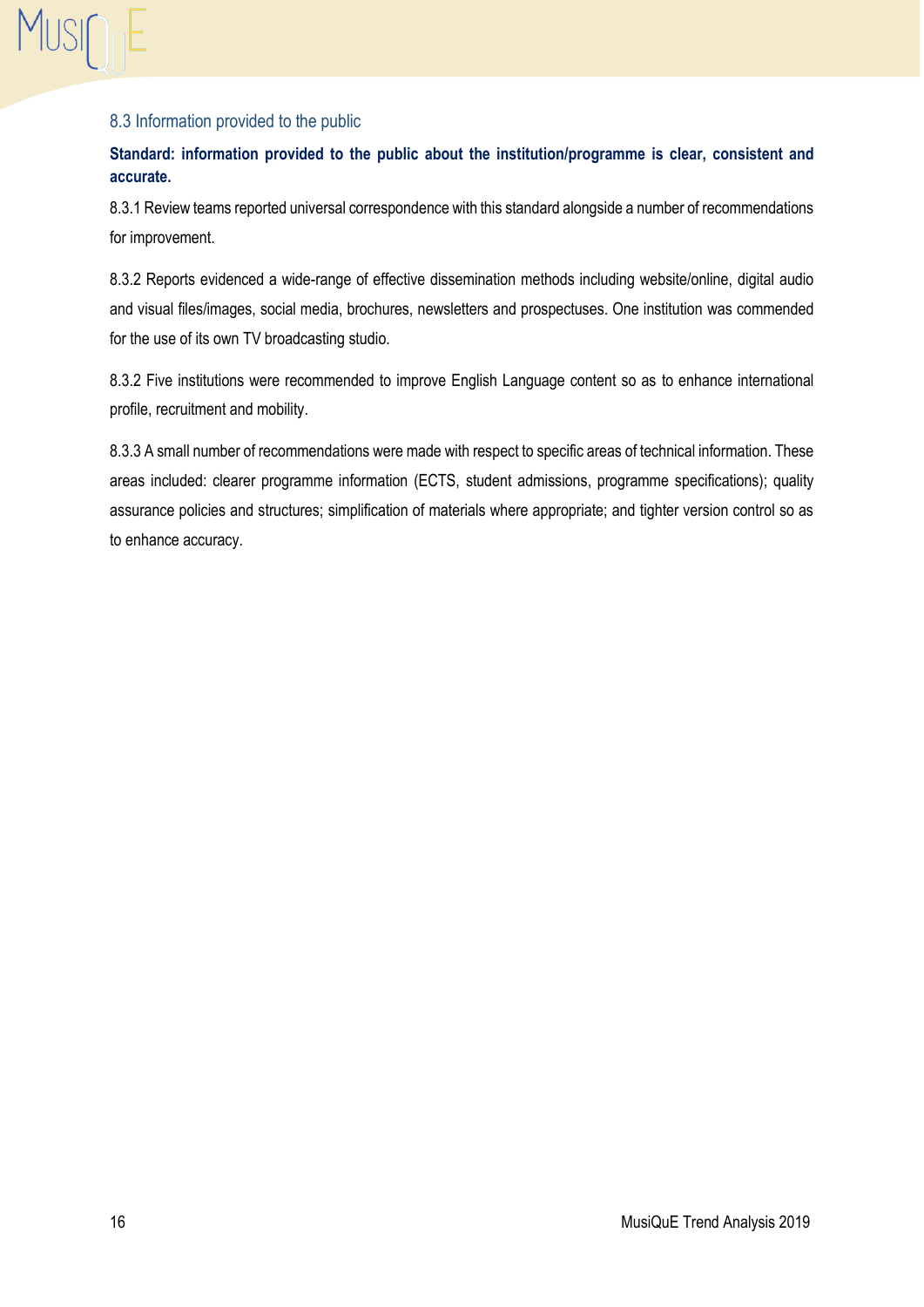# **9. Summary and conclusion**

9.1 Overall, this Trend Analysis paints a very positive picture. Taking the first Standard as just one example, review teams reported on institutions/programmes that have strong mission, vision and identity and play a prominent role within their respective contexts. The reviews evidence a huge amount of careful and painstaking work by MusiQuE teams, sometimes in collaboration with other quality assurance bodies and colleagues. That there have been so many successful review outcomes is a tribute to institutions, programme teams and those responsible to MusiQuE for the reviews.

9.2 A large number of recommendations and suggestions for improvement have been proposed by review teams as summarised within this report. Some of them are very specific to an institution's/programme's context and others could be considered as relatively minor. The following chart highlights significant issues which are applicable to some of the reviewed institutions/programmes. The organic and systemic nature of these issues will be of interest to all institutions in terms of enhancing the quality of education more widely in the sector.

| <b>Issue</b>                                          | <b>Commentary</b>                                           |
|-------------------------------------------------------|-------------------------------------------------------------|
| The curriculum                                        | Learning outcomes and Polifonia Dublin Descriptors          |
| 2.1.6 Despite the high level of compliance with this  | are statements relating to the curriculum and               |
| standard, a very significant percentage of reports    | standards. A lack of clarity in this area has the potential |
| recommended that more work be carried out on          | to create staff and student uncertainty and at worst,       |
| learning outcomes, Polifonia Dublin Descriptors and   | confusion. This can lead to inconsistencies in the          |
| the clarity of study guides. Some institutions were   | education and its delivery. A coherent approach in this     |
| encouraged to ensure that internal stakeholders are   | area should impact positively upon the student and          |
| fully aware of the purpose and function of learning   | staff experience and enhance well-being of the              |
| outcomes. Additionally, some reports recommended      | institution and its programmes.                             |
| that documentation of courses/modules which form      |                                                             |
| part of the programme (but does not have specified    |                                                             |
| course/module outcomes) should reflect and express    |                                                             |
| more closely the programme aims and outcomes and      |                                                             |
| the level of study.                                   |                                                             |
|                                                       |                                                             |
| Assessment                                            | Assessment is perhaps one of the most important             |
| 2.3.3 A number of additional deficiencies relating to | activities in music higher education. Degrees are           |
| the above were identified. These included, lack of    | awarded to students on the basis of assessment and          |
| awareness and understanding of the relationship       | as such, assessment serves as a benchmark of the            |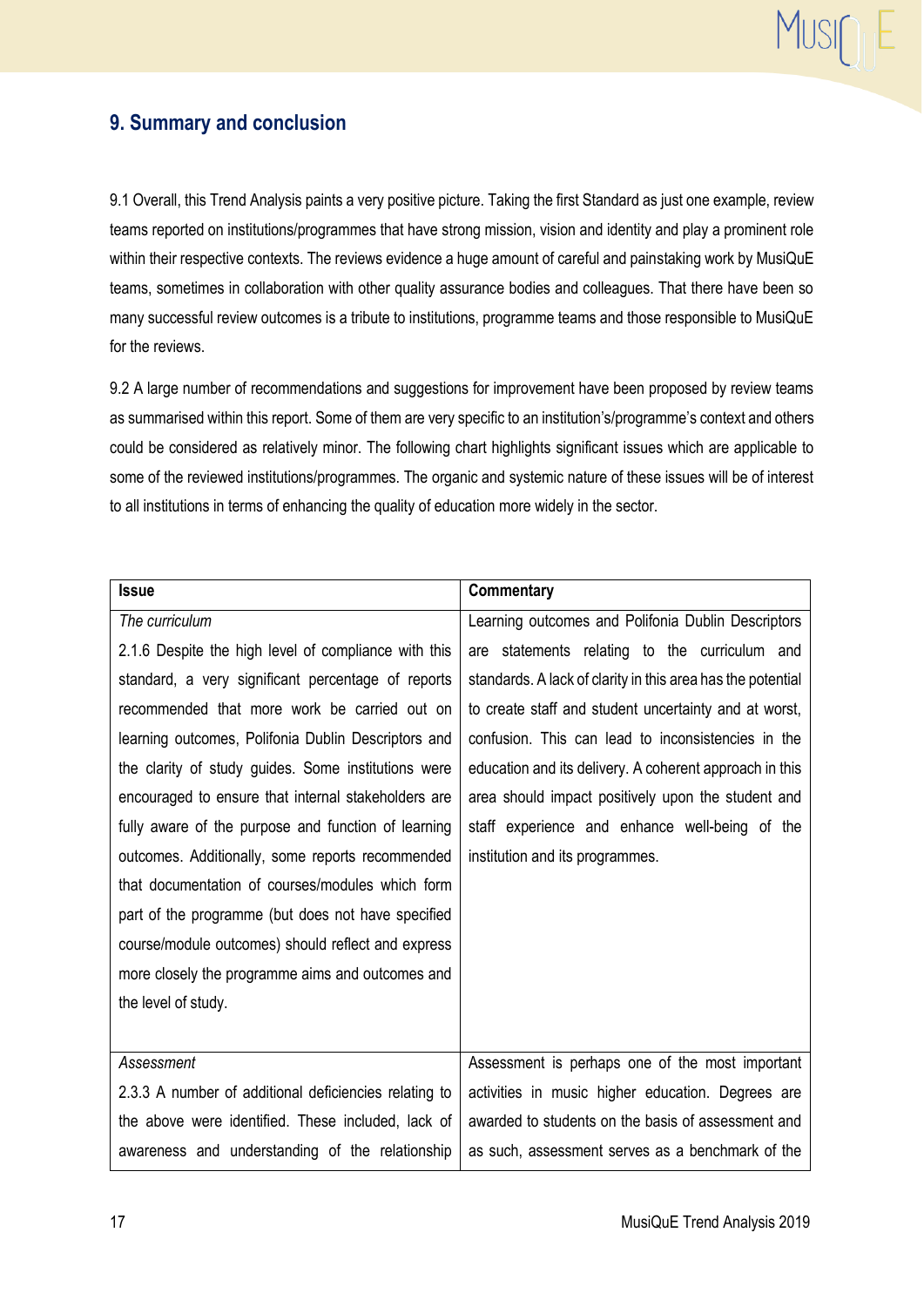| between programme aims, outcomes, assessment             | institutions standards. Students are acutely aware of     |
|----------------------------------------------------------|-----------------------------------------------------------|
| and criteria on the part of staff, lack of consistency,  | statements made about their abilities through the         |
| lack of comparability between disciplines, and           | assessment process. Well understood, consistent and       |
| assessment criteria which are not entirely fit for       | fair assessment procedures should impact positively       |
| purpose. This theme was equally evident in the 2017      | on staff and student perceptions of standards,            |
| Trend Analysis.                                          | enhance confidence within the institution and build       |
|                                                          | respect externally.                                       |
| Staff working conditions                                 | Music higher education teaching demands a                 |
| 4.1.3 A significant area for development in the majority | significant level of professional expertise and           |
| of programmes/institutions concerned the need for        | interface, particularly within performance related        |
| more formal and/or explicit systems of staff support in  | programmes. This creates a complicated set of             |
| ranging from external<br>artistic<br>activity,<br>areas  | dynamics relating to employment of teaching staff in      |
| pedagogical engagement and ERASMUS (staff                | conservatoires which is not easy to manage. Effective     |
| mobility). In some cases, review suggested that          | support mechanisms, training, continuing professional     |
| support for part-time teachers in the area of continuing | development and access to mobility have the potential     |
| professional development was not as satisfactory as      | to create a stable and effective workforce thus           |
| the provision for full-time teachers.                    | impacting positively on the student experience and        |
|                                                          | standards. Although not highlighted, paragraphs 4.3.5     |
|                                                          | (staff contracts) and 5.3.3 (administrative staff         |
|                                                          | support) are equally important and arguably should be     |
|                                                          | considered at the same time.                              |
| Quality assurance                                        | Quality assurance is sometimes perceived as a             |
| 7.4 Most review reports contained suggestion and         | "Cinderella" factor. Used properly, quality assurance     |
| recommendations for enhancement and tightening up        | provides objective, reliable and valuable information     |
| of procedures. Some recommendations focussed on          | which can assist institution and programme managers       |
| systems (data collection, analysis, more consistency     | to improve the quality of provision. Definitions of       |
| institutional<br>between<br>quality<br>assurance<br>and  | quality are perhaps not sometimes as tangible as they     |
| programme quality assurance). There were individual      | are, for example, in some scientific and business         |
| cases where systems need to be stronger with regard      | sectors but the effects of poor quality in music higher   |
| to assessment or student admissions. One report          | education can nonetheless create a negative impact.       |
| recommended that the institutions benchmark its          | A self-critical, vigilant and aspiring outlook on quality |
| procedures against the Association of European           | assurance should therefore result in improvement of       |
| Conservatoire's Handbook and other comparable            | standards and in so doing create further well-being       |
| benchmarks. Another report recommended the               | and stability within the institution.                     |
| instigation of an improvement plan along with periodic   |                                                           |
| review of the system.                                    |                                                           |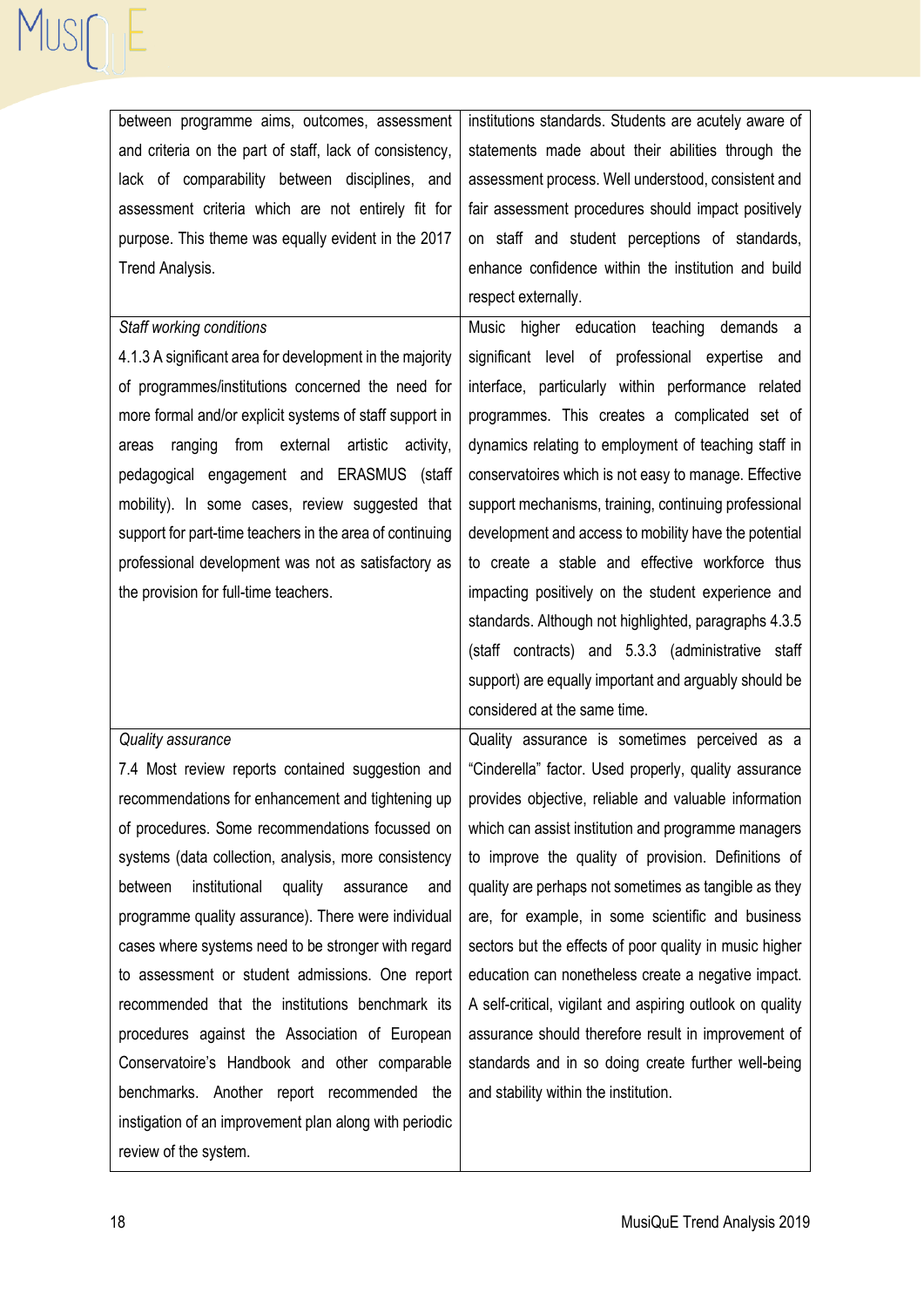

9.3 MusiQuE is a specialist music higher education quality enhancement body. Its purpose is not to make institutions and programmes exactly the same. Rather, its purpose is to help us recognise what is high quality, why it is so, and how it could be better. This is surely the same process as high quality music making, teaching and research. The reviews along with this Trend Analysis will play their part in furthering the mission and vision of MusiQuE and creating dialogue that will assist the sector more widely in its search for continual improvement.

**Christopher Caine**

**21st October 2019**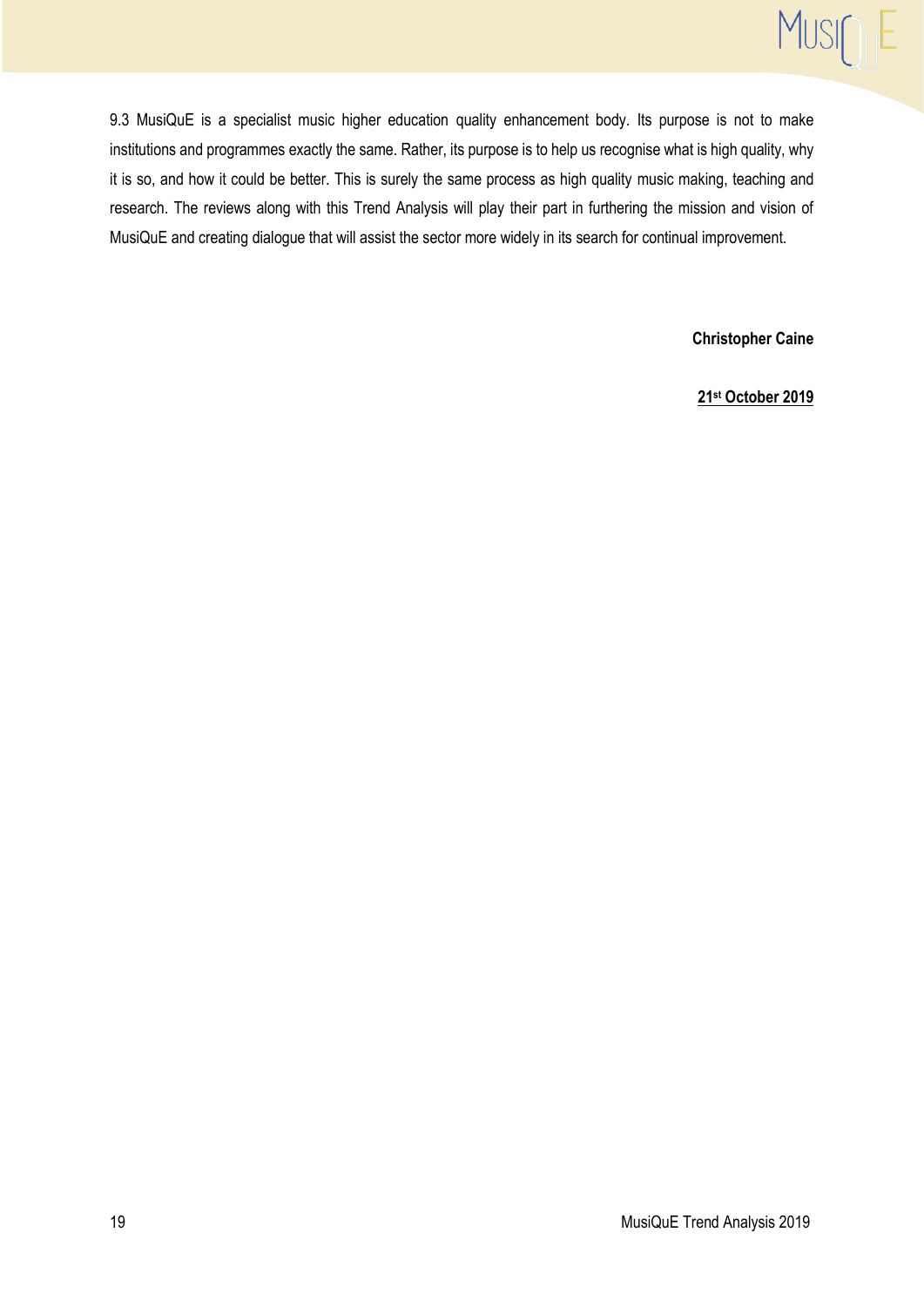$MUSIQUE$